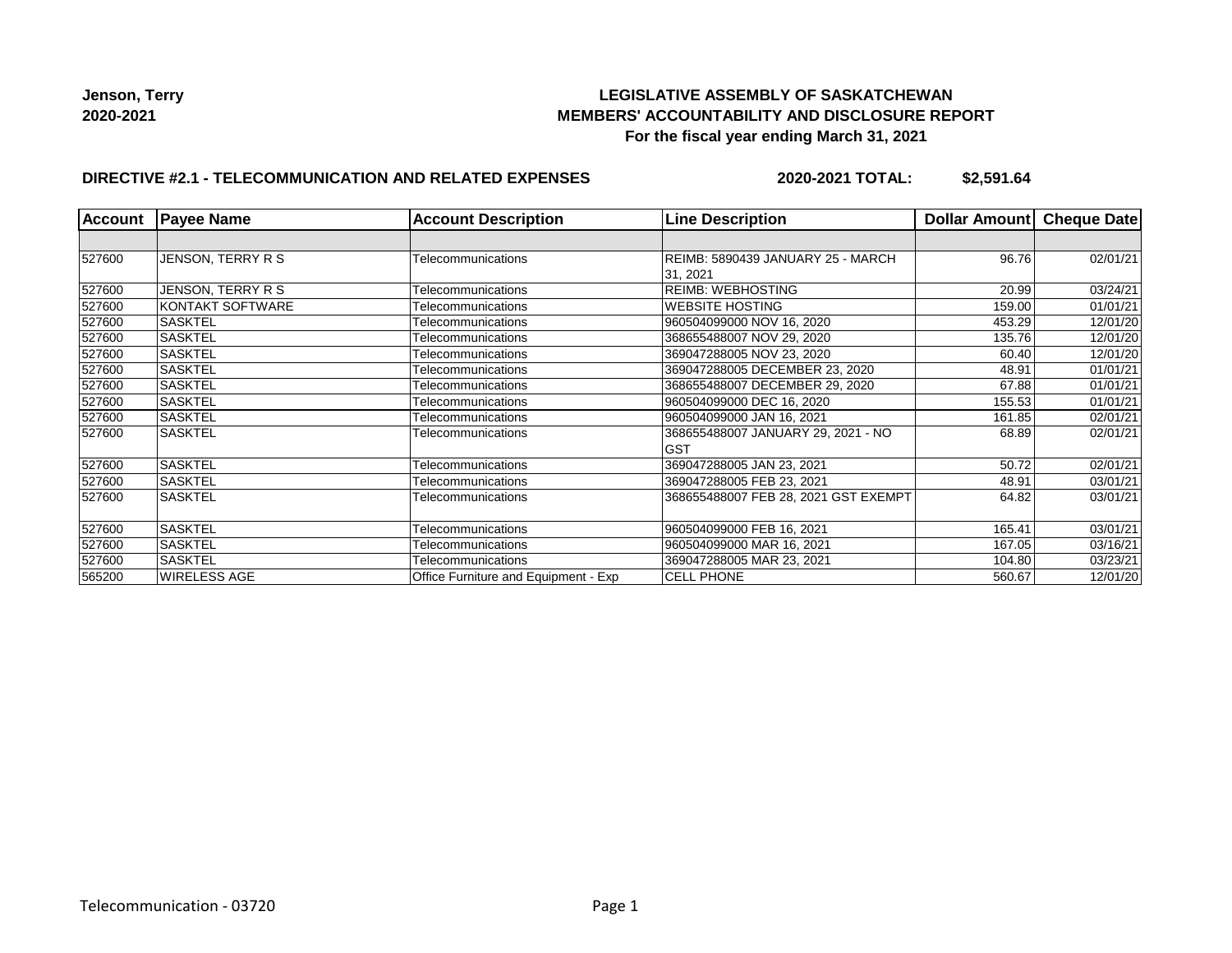# **LEGISLATIVE ASSEMBLY OF SASKATCHEWAN MEMBERS' ACCOUNTABILITY AND DISCLOSURE REPORT For the fiscal year ending March 31, 2021**

### **DIRECTIVE #3.1 - MLA TRAVEL AND LIVING EXPENSES**

**2020-2021 TOTAL: \$11,001.20**

| <b>Account</b> | <b>Payee Name</b>              | <b>Account Description</b>  | <b>Line Description</b>                                                    | Dollar Amount | <b>Cheque Date</b> |
|----------------|--------------------------------|-----------------------------|----------------------------------------------------------------------------|---------------|--------------------|
|                |                                |                             |                                                                            |               |                    |
| 541900         | <b>ANDROS ENTERPRISES LTD.</b> | <b>Elected Rep - Travel</b> | JAN 2021 MLA REGINA<br><b>ACCOMMODATION AND SECURITY</b><br><b>DEPOSIT</b> | 2,580.00      | 12/11/20           |
| 541900         | ANDROS ENTERPRISES LTD.        | Elected Rep - Travel        | FEB 2021 MLA REGINA<br>ACCOMMODATION                                       | 1,340.00      | 01/12/21           |
| 541900         | <b>ANDROS ENTERPRISES LTD.</b> | <b>Elected Rep - Travel</b> | IMAR 2021 MLA REGINA<br><b>ACCOMMODATION</b>                               | 1,340.00      | 02/08/21           |
| 541900         | JENSON, TERRY R S              | <b>Elected Rep - Travel</b> | MLA TRAVEL OCT 30-NOV 12, 2020                                             | 330.95        | 11/19/20           |
| 541900         | JENSON, TERRY R S              | Elected Rep - Travel        | MLA TRAVEL NOV 18-19, 2020                                                 | 498.24        | 11/26/20           |
| 541900         | JENSON, TERRY R S              | <b>Elected Rep - Travel</b> | MLA TRAVEL OCT 29- NOV 26, 2020                                            | 814.18        | 12/01/20           |
| 541900         | JENSON, TERRY R S              | Elected Rep - Travel        | MLA TRAVEL NOV 29-DEC 10, 2020                                             | 2,032.26      | 12/22/20           |
| 541900         | JENSON, TERRY R S              | Elected Rep - Travel        | MLA TRAVEL JAN 12-14, 2021                                                 | 374.91        | 01/16/21           |
| 541900         | JENSON, TERRY R S              | <b>Elected Rep - Travel</b> | MLA TRAVEL JAN 25-26, 2021                                                 | 332.81        | 02/09/21           |
| 541900         | JENSON, TERRY R S              | Elected Rep - Travel        | MLA TRAVEL FEBRUARY 7 - 9, 2021                                            | 333.80        | 02/18/21           |
| 541900         | JENSON, TERRY R S              | Elected Rep - Travel        | MLA TRAVEL FEB 21-24, 2021                                                 | 370.95        | 03/02/21           |
| 541900         | JENSON, TERRY R S              | Elected Rep - Travel        | MLA TRAVEL MAR 1-7, 2021                                                   | 328.85        | 03/16/21           |
| 541900         | JENSON, TERRY R S              | Elected Rep - Travel        | MLA TRAVEL MAR 14-21, 2021                                                 | 324.25        | 03/24/21           |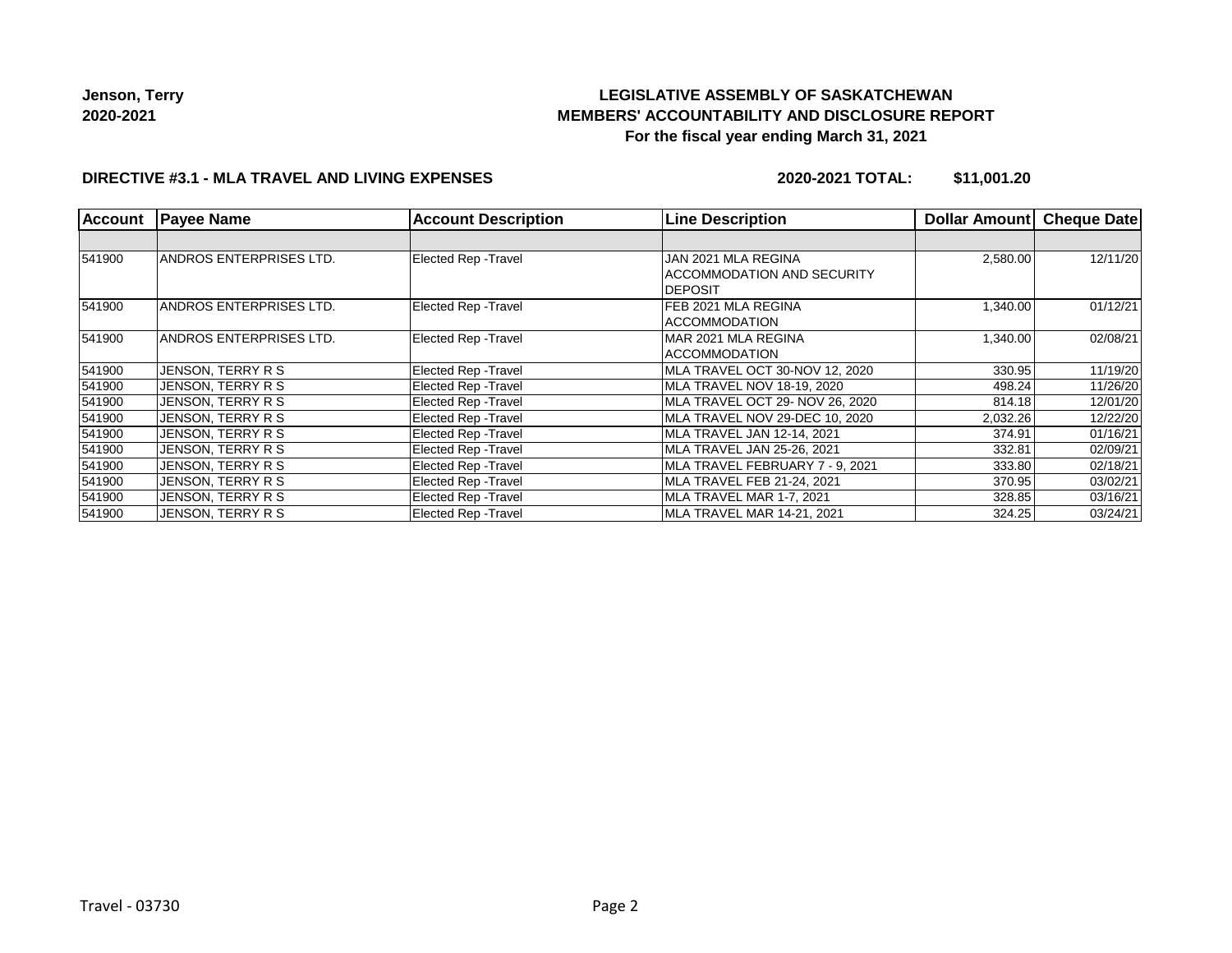# **LEGISLATIVE ASSEMBLY OF SASKATCHEWAN MEMBERS' ACCOUNTABILITY AND DISCLOSURE REPORT For the fiscal year ending March 31, 2021**

### **DIRECTIVE #4.1 - CONSTITUENCY SERVICE EXPENSES**

**2020-2021 TOTAL: \$25,415.76**

| <b>Account</b> | <b>Payee Name</b>                   | <b>Account Description</b>                | <b>Line Description</b>                                 | Dollar Amount Cheque Date |                       |
|----------------|-------------------------------------|-------------------------------------------|---------------------------------------------------------|---------------------------|-----------------------|
|                |                                     |                                           |                                                         |                           |                       |
| 521372         | <b>BRIGHTEN CREATIVE GROUP LTD.</b> | Photographer's Services                   | PHOTOGRAPHY SERVICES GST<br><b>EXEMPT</b>               | 82.19                     | 02/01/21              |
| 522000         | FORTRESS PROPERTIES INC.            | Rent of Ground, Buildings and Other Space | DEC/20 JAN/21 FEB/21 MLA OFFICE<br><b>RENT</b>          | 3,316.08                  | 03/01/21              |
| 522000         | FORTRESS PROPERTIES INC.            | Rent of Ground, Buildings and Other Space | MAR 2021 MLA OFFICE RENT AND<br><b>SECURITY DEPOSIT</b> | 1,761.66                  | 03/18/21              |
| 522200         | <b>SUCCESS OFFICE SYSTEMS</b>       | Rent of Photocopiers                      | <b>COPIER CHARGES</b>                                   | 84.27                     | 01/01/21              |
| 522200         | <b>SUCCESS OFFICE SYSTEMS</b>       | Rent of Photocopiers                      | <b>COPIER CHARGES</b>                                   | 58.11                     | 02/01/21              |
| 522200         | <b>SUCCESS OFFICE SYSTEMS</b>       | Rent of Photocopiers                      | <b>COPIER CHARGES</b>                                   | 51.63                     | 02/05/21              |
| 522200         | <b>SUCCESS OFFICE SYSTEMS</b>       | Rent of Photocopiers                      | <b>COPIER CHARGES</b>                                   | 56.14                     | 03/15/21              |
| 522500         | <b>KESSLER AGENCIES LTD</b>         | <b>Insurance Premiums</b>                 | OFFICE INSURANCE 105041C01                              | 467.46                    | 01/01/21              |
| 522700         | SASKENERGY INCORPORATED             | Utilities - Electricity and Nat Gas       | 02052615164 JAN 13, 2021                                | 131.97                    | 02/01/21              |
| 522700         | <b>SASKENERGY INCORPORATED</b>      | Utilities - Electricity and Nat Gas       | 02052615164 FEB 9, 2021                                 | 91.14                     | 02/09/21              |
| 522700         | SASKENERGY INCORPORATED             | Utilities - Electricity and Nat Gas       | 02052615164 MAR 10, 2021                                | 109.39                    | 03/10/21              |
| 522700         | <b>SASKPOWER CORPORATION</b>        | Utilities - Electricity and Nat Gas       | 510007876806 JAN 13, 2021                               | 124.26                    | 02/01/21              |
| 522700         | <b>SASKPOWER CORPORATION</b>        | Utilities - Electricity and Nat Gas       | 510007876806 FEBRUARY 9, 2021                           | 68.81                     | 02/09/21              |
| 522700         | SASKPOWER CORPORATION               | Utilities - Electricity and Nat Gas       | 510007876806 MAR 10, 2021                               | 99.98                     | 03/10/21              |
| 522700         | SASKPOWER CORPORATION               | Utilities - Electricity and Nat Gas       | 510007876806 MAR 24, 2021 FINAL                         | 53.30                     | 03/24/21              |
|                |                                     |                                           | <b>BILLING</b>                                          |                           |                       |
| 525000         | FRIESEN, WHITNEY D.                 | Postal, Courier, Freight and Related      | POSTAGE/SOFTWARE                                        | 19.32                     | 11/19/20              |
| 525000         | FRIESEN, WHITNEY D.                 | Postal, Courier, Freight and Related      | POSTAGE                                                 | 193.20                    | 12/30/20              |
| 525000         | FRIESEN, WHITNEY D.                 | Postal, Courier, Freight and Related      | POSTAGE                                                 | 46.37                     | 01/08/21              |
| 525000         | FRIESEN, WHITNEY D.                 | Postal, Courier, Freight and Related      | POSTAGE/OFFICE SUPPLIES                                 | 158.84                    | 03/31/21              |
| 525000         | JENSON, TERRY R S                   | Postal, Courier, Freight and Related      | <b>REIMB: POSTAGE/OFFICE</b>                            | 1,794.17                  | 03/31/21              |
|                |                                     |                                           | SUPPLIES/ADVERTISING/ONLINE                             |                           |                       |
|                |                                     |                                           | <b>SUBSCRIPTIONS</b>                                    |                           |                       |
| 528100         | <b>JENSON, TERRY R S</b>            | <b>Information Services Subscriptions</b> | <b>REIMB: ONLINE SUBSCRIPTION</b>                       | 28.51                     | 03/02/21              |
| 528100         | JENSON, TERRY R S                   | Information Services Subscriptions        | <b>REIMB: POSTAGE/OFFICE</b>                            | 28.13                     | 03/31/21              |
|                |                                     |                                           | SUPPLIES/ADVERTISING/ONLINE                             |                           |                       |
|                |                                     |                                           | <b>SUBSCRIPTIONS</b>                                    |                           |                       |
| 530300         | MARU GROUP CANADA INC.              | Primary Research/Focus group              | <b>AD HOC RESEARCH</b>                                  | 632.97                    | $\overline{03/0}1/21$ |
| 530500         | HARVARD BROADCASTING INC.           | Media Placement                           | <b>ADVERTISING</b>                                      | 630.00                    | 03/11/21              |
| 530500         | <b>JENSON PUBLISHING</b>            | <b>Media Placement</b>                    | ADVERTISING                                             | 39.14                     | 11/19/20              |
| 530500         | <b>JENSON PUBLISHING</b>            | Media Placement                           | ADVERTISING                                             | 80.00                     | 11/19/20              |
| 530500         | <b>JENSON PUBLISHING</b>            | Media Placement                           | <b>ADVERTISING</b>                                      | 39.14                     | 12/01/20              |
| 530500         | <b>JENSON PUBLISHING</b>            | Media Placement                           | <b>RTV - TERRY JENSON - ADVERTISING</b>                 | $-158.28$                 | 01/28/21              |
| 530500         | JENSON, TERRY R S                   | Media Placement                           | <b>REIMB: ADVERTISING</b>                               | 33.21                     | 02/23/21              |
| 530500         | JENSON, TERRY R S                   | <b>Media Placement</b>                    | <b>REIMB: ADVERTISING</b>                               | 60.00                     | 03/16/21              |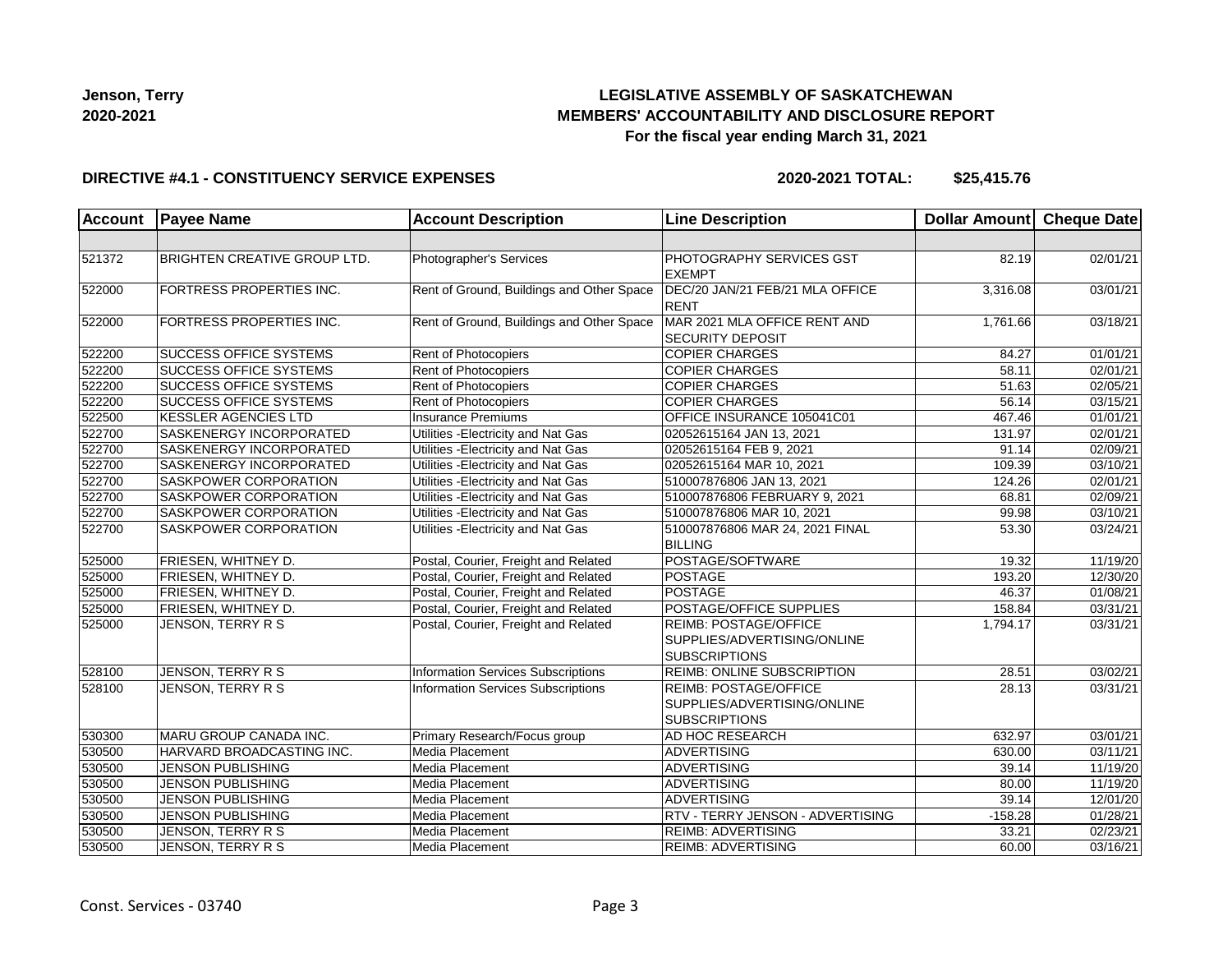# **LEGISLATIVE ASSEMBLY OF SASKATCHEWAN MEMBERS' ACCOUNTABILITY AND DISCLOSURE REPORT For the fiscal year ending March 31, 2021**

#### **DIRECTIVE #4.1 - CONSTITUENCY SERVICE EXPENSES**

**2020-2021 TOTAL: \$25,415.76**

| <b>Account</b> | <b>Payee Name</b>                                                         | <b>Account Description</b>           | <b>Line Description</b>                                                             | Dollar Amount | <b>Cheque Date</b> |
|----------------|---------------------------------------------------------------------------|--------------------------------------|-------------------------------------------------------------------------------------|---------------|--------------------|
|                |                                                                           |                                      |                                                                                     |               |                    |
| 530500         | JENSON, TERRY R S                                                         | Media Placement                      | REIMB: OFFICE SUPPLIES/ADVERTISING                                                  | 74.28         | 03/24/21           |
| 530500         | JENSON, TERRY R S                                                         | Media Placement                      | <b>REIMB: POSTAGE/OFFICE</b><br>SUPPLIES/ADVERTISING/ONLINE<br><b>SUBSCRIPTIONS</b> | 40.00         | 03/31/21           |
| 530500         | <b>MARTENSVILLE MESSENGER</b>                                             | Media Placement                      | <b>ADVERTISING</b>                                                                  | 164.00        | 12/01/20           |
| 530500         | <b>MARTENSVILLE MESSENGER</b>                                             | Media Placement                      | <b>ADVERTISING</b>                                                                  | 469.00        | 12/10/20           |
| 530500         | MARTENSVILLE MESSENGER                                                    | Media Placement                      | <b>ADVERTISING</b>                                                                  | 74.00         | 01/01/21           |
| 530500         | MARTENSVILLE MESSENGER                                                    | Media Placement                      | <b>ADVERTISING</b>                                                                  | 325.00        | 02/17/21           |
| 530500         | <b>MARTENSVILLE MESSENGER</b>                                             | Media Placement                      | <b>ADVERTISING</b>                                                                  | 164.00        | 03/10/21           |
| 530500         | RAWLCO RADIO LTD.                                                         | Media Placement                      | <b>ADVERTISING</b>                                                                  | 1,000.00      | 03/31/21           |
| 530500         | SASKATCHEWAN BASEBALL HALL OF<br><b>FAME &amp; MUSEUM ASSOCIATION INC</b> | Media Placement                      | <b>ADVERTISING</b>                                                                  | 50.00         | 03/01/21           |
| 530900         | <b>FLAG SHOP</b>                                                          | <b>Promotional Items</b>             | FLAGS                                                                               | 453.15        | 03/30/21           |
| 530900         | <b>FLAGSONLINE.CA</b>                                                     | <b>Promotional Items</b>             | FLAGS                                                                               | 826.80        | 03/27/21           |
| 530900         | JENSON, TERRY R S                                                         | <b>Promotional Items</b>             | <b>REIMB: CHRISTMAS CARD</b>                                                        | 52.12         | 12/01/20           |
| 530900         | <b>STORMY MARKETING INC</b>                                               | <b>Promotional Items</b>             | <b>BUSINESS CARD MAGNETS</b>                                                        | 7,367.00      | 03/08/21           |
| 531100         | <b>TWEAK DESIGNS AND SIGNS</b>                                            | <b>Exhibits and Displays</b>         | <b>OFFICE SIGNAGE</b>                                                               | 445.20        | 03/01/21           |
| 550100         | <b>GLOBE PRINTERS LTD.</b>                                                | <b>Printed Forms</b>                 | <b>BUSINESS CARDS</b>                                                               | 124.38        | 03/01/21           |
| 550100         | <b>GLOBE PRINTERS LTD.</b>                                                | <b>Printed Forms</b>                 | LETTERHEAD                                                                          | 412.22        | 03/01/21           |
| 555000         | <b>FRIESEN, WHITNEY D.</b>                                                | Other Material and Supplies          | POSTAGE/OFFICE SUPPLIES                                                             | 147.60        | 03/31/21           |
| 555000         | JENSON, TERRY R S                                                         | Other Material and Supplies          | REIMB: OFFICE SUPPLIES/ADVERTISING                                                  | 18.86         | 03/24/21           |
| 555000         | JENSON, TERRY R S                                                         | Other Material and Supplies          | <b>REIMB: POSTAGE/OFFICE</b><br>SUPPLIES/ADVERTISING/ONLINE<br><b>SUBSCRIPTIONS</b> | 228.44        | 03/31/21           |
| 564600         | <b>FRIESEN, WHITNEY D.</b>                                                | Computer Software - Exp              | POSTAGE/SOFTWARE                                                                    | 426.24        | 11/19/20           |
| 565200         | <b>FRIESEN, WHITNEY D.</b>                                                | Office Furniture and Equipment - Exp | <b>WEBCAM</b>                                                                       | 111.20        | 12/01/20           |
| 565200         | <b>SOURCE OFFICE FURNITURE &amp;</b><br><b>SYSTEMS LTD.</b>               | Office Furniture and Equipment - Exp | <b>OFFICE FURNITURE</b>                                                             | 1,512.80      | 03/26/21           |
| 565200         | <b>SOURCE OFFICE FURNITURE &amp;</b><br><b>SYSTEMS LTD.</b>               | Office Furniture and Equipment - Exp | <b>OFFICE FURNITURE</b>                                                             | 748.36        | 03/31/21           |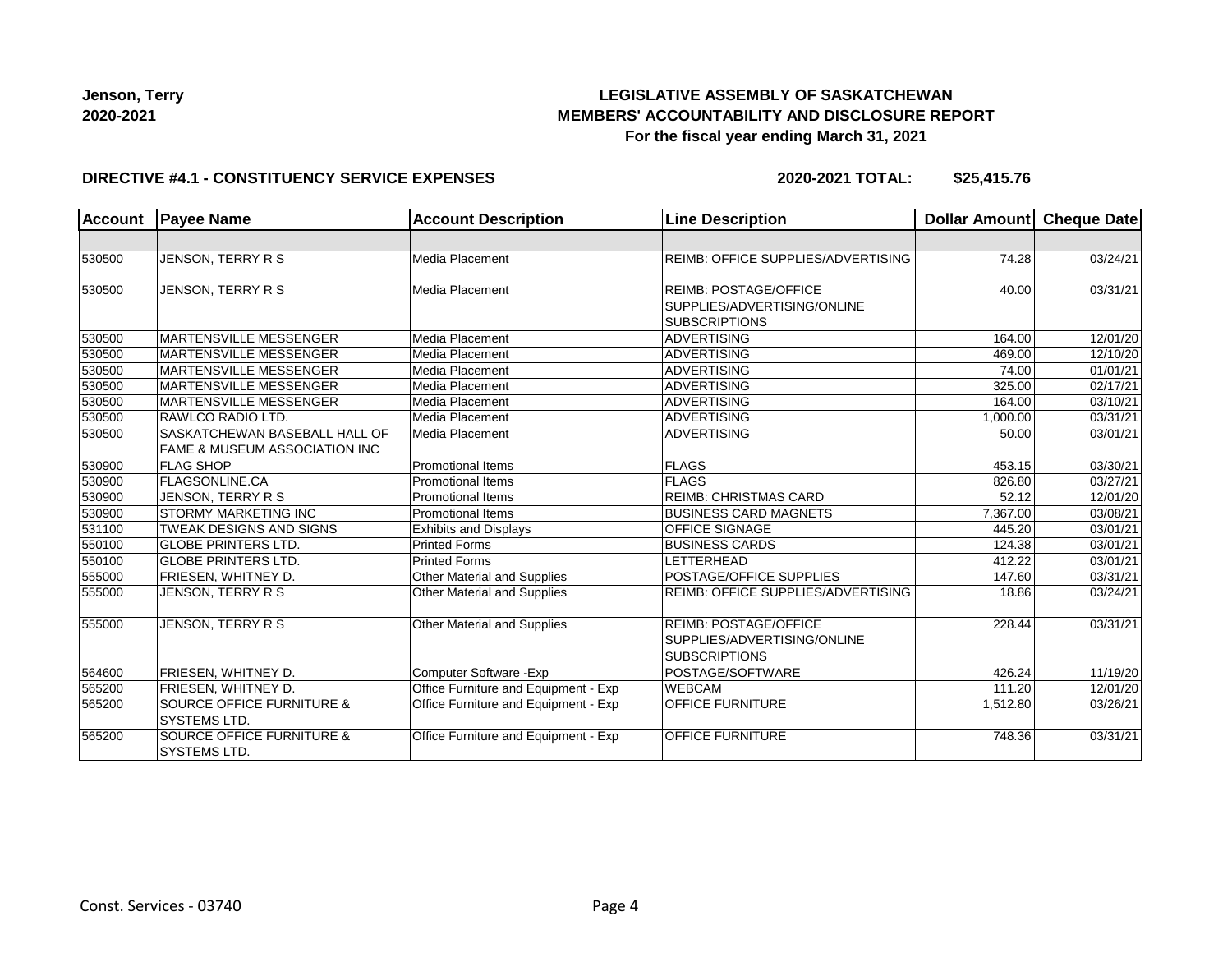# **LEGISLATIVE ASSEMBLY OF SASKATCHEWAN MEMBERS' ACCOUNTABILITY AND DISCLOSURE REPORT For the fiscal year ending March 31, 2021**

### **DIRECTIVE #6 - CONSTITUENCY ASSISTANT EXPENSES**

**2020-2021 TOTAL: \$31,025.10**

| <b>Account</b> | <b>Payee Name</b>         | <b>Account Description</b>       | Dollar Amount | <b>Cheque Date</b> |
|----------------|---------------------------|----------------------------------|---------------|--------------------|
|                |                           |                                  |               |                    |
| 513000         | <b>FRIESEN, WHITNEY D</b> | Out-of-Scope Permanent           | 2,389.46      | 11/10/20           |
| 513000         | FRIESEN. WHITNEY D        | Out-of-Scope Permanent           | 2,654.96      | 11/24/20           |
| 513000         | FRIESEN, WHITNEY D        | Out-of-Scope Permanent           | 2,654.96      | 12/09/20           |
| 513000         | FRIESEN, WHITNEY D        | Out-of-Scope Permanent           | 2,654.96      | 12/22/20           |
| 513000         | FRIESEN, WHITNEY D        | Out-of-Scope Permanent           | 2,654.96      | 01/06/21           |
| 513000         | FRIESEN. WHITNEY D        | Out-of-Scope Permanent           | 2,654.96      | 01/20/21           |
| 513000         | FRIESEN. WHITNEY D        | Out-of-Scope Permanent           | 2,654.96      | 02/03/21           |
| 513000         | FRIESEN. WHITNEY D        | Out-of-Scope Permanent           | 2,654.96      | 02/17/21           |
| 513000         | <b>FRIESEN, WHITNEY D</b> | Out-of-Scope Permanent           | 2,654.96      | 03/03/21           |
| 513000         | FRIESEN. WHITNEY D        | Out-of-Scope Permanent           | 2,654.96      | 03/17/21           |
| 513000         | <b>FRIESEN, WHITNEY D</b> | Out-of-Scope Permanent           | 2,654.96      | 03/30/21           |
| 513000         | <b>FRIESEN, WHITNEY D</b> | Out-of-Scope Permanent           | 796.49        | 04/09/21           |
| 519900         | None (Default)            | Change in Y/E Accrued Empl Leave | 1,289.55      | 04/14/21           |
|                |                           | Entitlements                     |               |                    |